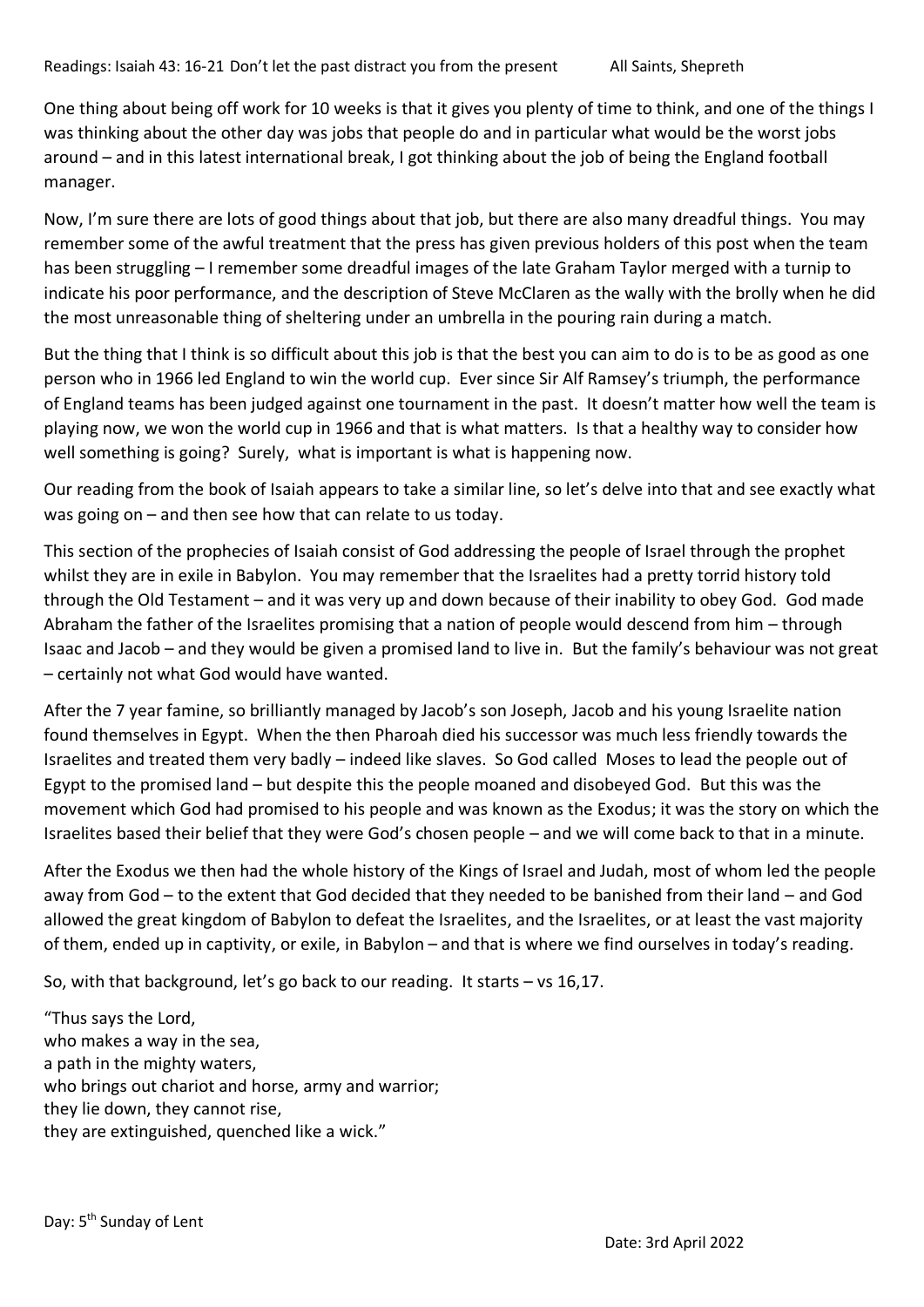– or the not quite crossing the red sea when it comes to the Egyptian army.

These phrases will immediately say to any Israelite, the Exodus – and in particular the crossing of the Red Sea

But then we get this rather unexpected line. v18.

"Do not remember the former things or consider the things of old."

As I said before, the Exodus was the defining event in the Israelites history – and is God, through Isaiah really saying – actually forget about all that? The Israelites would have been utterly utterly confused by this. But God continues along these lines  $- v19$ .

"I am about to do a new thing; now it springs forth do you not perceive it?"

What new thing? Is this new thing going to replace the Exodus. But when we read on it gets even more confusing. 2<sup>nd</sup> half of 19.

"I will make a way in the wilderness and rivers in the desert"

Surely we are back talking about the Exodus again, the event we have been told not to remember – making a way in the wilderness – the Israelites finding their way across the desert; and rivers in the desert – does that not remind us of the Israelites moaning about the lack of water and Moses tapping a rock and out comes the water? But then v20.

"The wild animals will honour me,

the jackals and the ostriches;

for I give waters in the wilderness,

rivers in the desert,"

What is this about the wild animals, the jackals and the ostriches? Well, earlier in Isaiah, the prophet had projected a vivid image of chaos; what would happen to the world if people continued to ignore God (34 13- 14a).

"Thorns shall grow over its strongholds, nettles and thistles in its fortresses. It shall be the haunt of jackals, an abode for ostriches. Wildcats shall meet with hyenas, goat-demons shall call to each other."

So now God is saying that this new thing he is promising is that this wild land will be brought to order, and it will combine with the old, the Exodus. And where is all this confusion leading us? It is leading us to the central message of the whole bible – why he took this dreadful wilderness and mended it: v21.

"to give drink to my chosen people, the people whom I formed for myself so that they might declare my praise."

Day: 5<sup>th</sup> Sunday of Lent The reminder that God created the people on this earth to worship Him, to praise him, and this is what the end of the exile in Babylon is all about. It is about God's people, yes, remembering what has happened in the